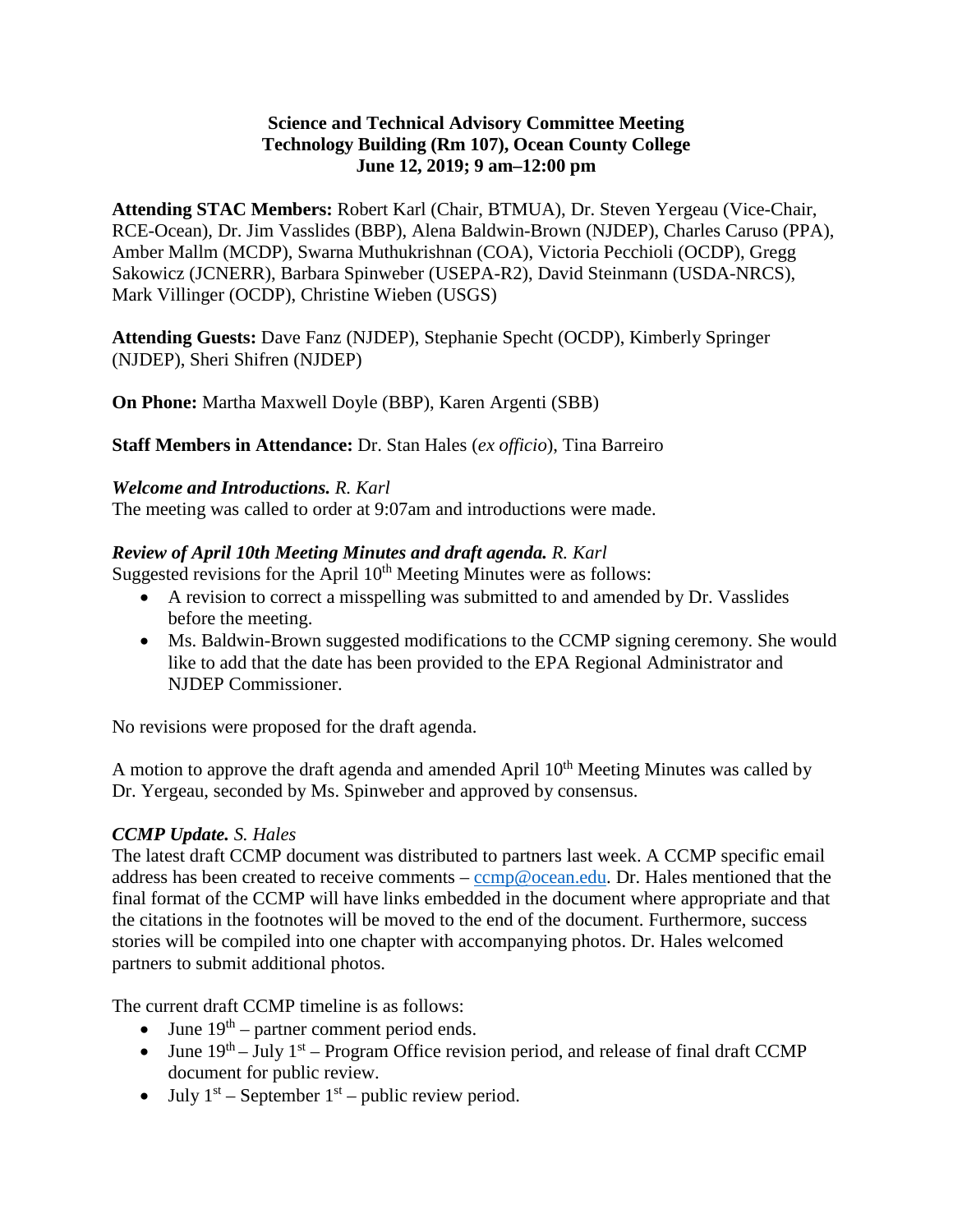- September  $1<sup>st</sup>$  September  $15<sup>th</sup>$  Program Office revision period as per public comments.
- September  $15<sup>th</sup>$  Final Draft CCMP document is submitted to EPA for final comment.
- October  $10^{th}$  Final CCMP signing ceremony event.

# *STAC Charter Revision. R. Karl*

The Charter revisions were distributed previously to the meeting. Members discussed and modified these revisions at the meeting.

A motion to approve the Charter revisions and suggest these to the AC was called by Ms. Spinweber, seconded by Ms. Baldwin-Brown and approved by consensus.

# *STAC Vice-Chair Election. R. Karl*

At this time we had a single nomination for Vice-Chair; Dr. Elizabeth Lacey. In accordance with the charter Mr. Karl opened up the floor for additional nominations for Vice-Chair. Seeing none, Mr. Karl closed the nomination period.

A motion to elect Dr. Elizabeth Lacey as STAC Vice-Chair was called by Ms. Wieben, seconded by Ms. Spinweber, and passed unanimously. Mr. Karl would like to congratulate Dr. Lacey on her new role as Vice-Chair.

# *NJDEP Sediment Management Group. D. Fanz*

Mr. Fanz provided the STAC with a presentation on the current status of dredge material management within the Department. The NJDEP would like to develop a dredge material management plan for reuse in stabilizing and building wetlands and coastal communities. They hope to act as a liaison between regulatory partners and grant recipients, municipalities and NGOs for thin layer placement projects. Thin layer placement projects are designed to reuse dredge material to build wetland deposition and platform. Currently, they are developing strategic placement initiatives of dredge material.

A productive conversation regarding the role of dredge materials in wetland restoration, including success criteria and transparency, ensued. Dr. Hales asked that the NJDEP workgroup continue to coordinate with the STAC regarding their sediment management plan activities.

Mr. Fanz will be retiring on June  $28<sup>th</sup>$  and Ms. Springer will then be the point of contact.

# *Working Groups' Updates. R. Karl*

# Pathogen Working Group

Ms. Shifren advised the STAC that the NJDEP beach water quality monitoring and notification program is constantly evaluating data associated with recreational bathing beaches. During peak season, a geo-mean trigger is used to identify bathing beaches of concern. The Barnegat Bay area had several beaches that met these criteria and underwent various stages of source tracking.

• Barnegat Light –  $25<sup>th</sup>$  St. bayfront beach. Storm studies were completed last year and this year. Next step for this site will be dye testing in the storm and sanitary sewers. Additional sampling is also occurring here.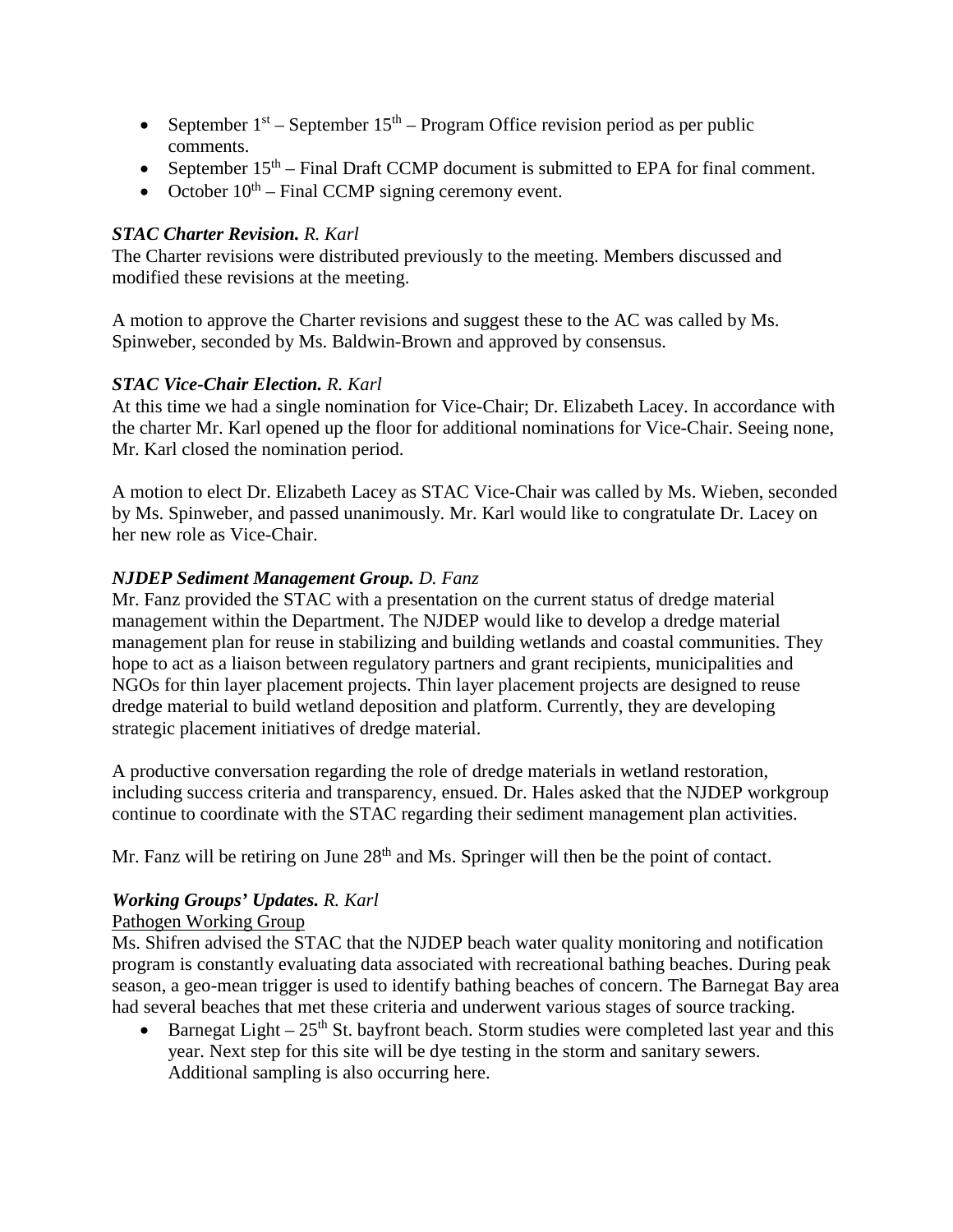- Metedeconk Windward Beach, Brick. Ebb tide and flood tide studies and two storm studies were conducted at this site. Ms. Shifren mentioned there are many marinas in the area. Source tracking will continue to take place here.
- Toms River beaches in Beachwood and Pine Beach. Multiple ebb tide and flood tide studies and five storm studies were conducted here. The last storm study at this site was in May. The areas of concern addressed here were outfall discharge pipes as well as supplying marinas with proper pump-out procedures. A previous project combined and relocated several discharge pipes. This has helped for smaller storm events, though there are still issues during larger events.

The NJDEP Barnegat Bay non-source point pollution program awarded a grant to Clean Ocean Action to identify and eliminate pathogen sources in the Toms River watershed. Ms. Shifren will be overseeing this grant from the NJDEP side. The BTMUA was also awarded stormwater improvement program funds, and Mr. Will Ruocco will be leading this effort for BTMUA. Dr. Hales suggested that all of the groups funded by NJDEP to work on pathogen sources should met early in the process to discuss their projects and share information.

#### Shellfish Working Group

Dr. Vasslides updated the revised first draft of the shellfish working group's recommendation document, and it has been circulated internally at the working group. The hope was to have a final draft prepared for this meeting, but he noted that it is currently shellfish season and most of the working group participants are unavailable. There will be a document ready by the next STAC meeting.

# Potential New Stormwater Working Group

Mr. Caruso provided a workgroup proposal document for a stormwater working group as per the charter requirements. This was distributed with the draft agenda. Mr. Caruso reminded members there are stormwater and water quality improvement tasks outlined in the CCMP.

Ms. Argenti suggested mentioning green infrastructure throughout the workgroup proposal, and creating a Barnegat Bay specific guidance document for green infrastructure in regards to the NJ stormwater rules.

Dr. Hales suggested this workgroup coordinate with the state stormwater groups.

Dr. Yergeau and Mr. Karl recommended the workgroup also focus on stormwater quantity as well.

Several members volunteered to be on the working group including: Dr. Vasslides, Mr. Karl, Ms. Argenti, Ms. Mallm, and Ms. Shifren.

A motion to establish this standing technical workgroup with the aforementioned proposed revisions was called by Dr. Vasslides, seconded by Ms. Pecchioli, and passed by consensus.

# **Action(s): Dr. Vasslides will distribute Mr. Caruso's email address to the STAC**